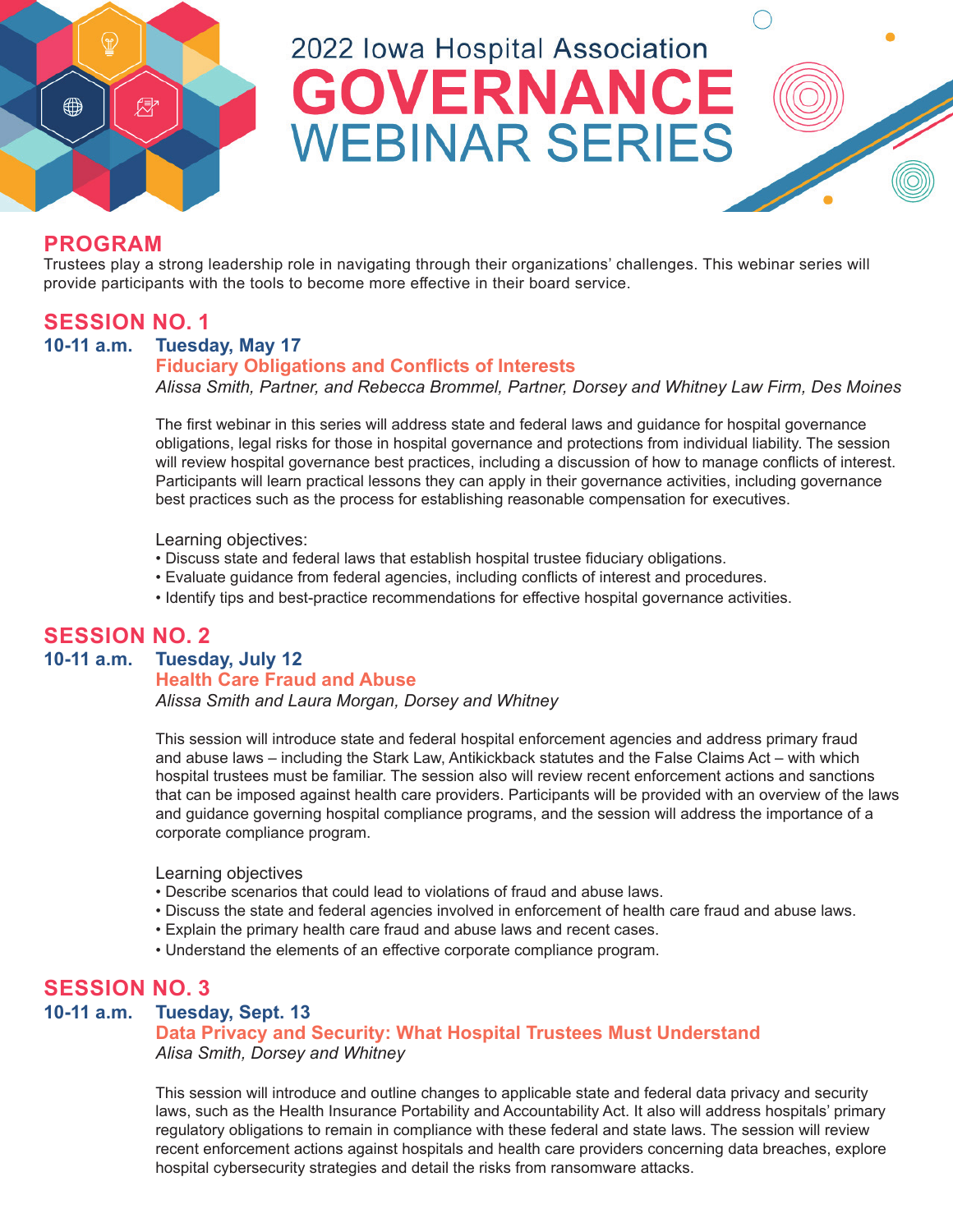Learning objectives:

- Describe state and federal data privacy and security laws and obligations, including recent changes to the Health Insurance Portability and Accountability Act.
- Discuss the state and federal agencies involved in enforcement of data privacy and security laws.
- Explain the cybersecurity strategies of hospitals and the risks from ransomware attacks.

## **SESSION NO. 4**

**10-11 a.m. Tuesday, Nov. 15**

#### **Hospital Transactions and Strategic Development**

*Alissa Smith and Catherine Cownie, Partner, Dorsey and Whitney*

This final session will provide an overview of primary hospital transactions including joint venture arrangements and physician contracts. The presenters will cover the primary legal and business issues and considerations of a hospital board in these transactions, as well as the basic anatomy of a transaction. Additional legal topics ancillary to most hospital transactions will be outlined, including certificate-of-need requirements, Stark and Antikickback restrictions, antitrust rules, state and federal regulatory filings, approvals for hospital transactions and payor contracting implications.

Learning objectives:

- Describe the main types of hospital transactions, including transactions with physicians and other strategic partners.
- Discuss the primary issues in which hospital boards are involved with health care transactions.
- Explain the primary legal issues that are ancillary to most hospital transactions.

#### **SPEAKERS**

**Rebecca Brommel** is a partner in Dorsey and Whitney's health litigation group and represents all types of health care providers with regulatory citations and professional licensing board matters. She also advises health care governing boards about fiduciary duties and ways to reduce litigation risk. Brommel handles proceedings with and in front of health care-related state and federal agencies as well as Iowa district court and appellate matters. She also helps providers with commercial and payment disputes and assesses Medicaid eligibility and coverage issues. In addition, her practice includes medical staff peer review and credentialing matters, including developing or improving hearing processes.

**Catherine Cownie** is a partner with Dorsey and Whitney where her work with health care providers often involves coordinating with state licensing boards, Centers for Medicare and Medicaid Services, and other governmental credentialing entities. Cownie has experience in representing clients before the Iowa State Health Department's Certificate of Need Council and negotiating with the Iowa boards of medicine, nursing and dentistry.

**Carson Lamb** is a senior associate in Dorsey and Whitney's health law group where he represents a variety of clients throughout the health care industry. Lamb's practice focuses on the transactional, regulatory and administrative matters on both the state and federal levels. He has broad health law experience with expertise in health care fraud and abuse, pharmacy law, managed care and Medicare and Medicaid rules.

**Alissa Smith** is a partner in Dorsey and Whitney's health group and represents health systems, hospitals, pharmacies, longterm care providers, home health agencies, medical practices, and nonprofit and municipal organizations. Smith's regulatory practice includes interpretation and application of state and federal fraud and abuse laws, Medicare and Medicaid rules, taxexemption and privacy laws, EMTALA laws, licensing matters, employment laws, governmental audits and open meeting matters. She also helps with corporate and health system governance issues and hospital-provider relations.

#### **REGISTRATION**

Register online at [www.ihaonline.org](http://www.ihaonline.org).

#### **REGISTRATION FEES**

- IHA/Associate member series rate \$800
- Nonmember series rate \$1,000

## **CONTINUING EDUCATION**